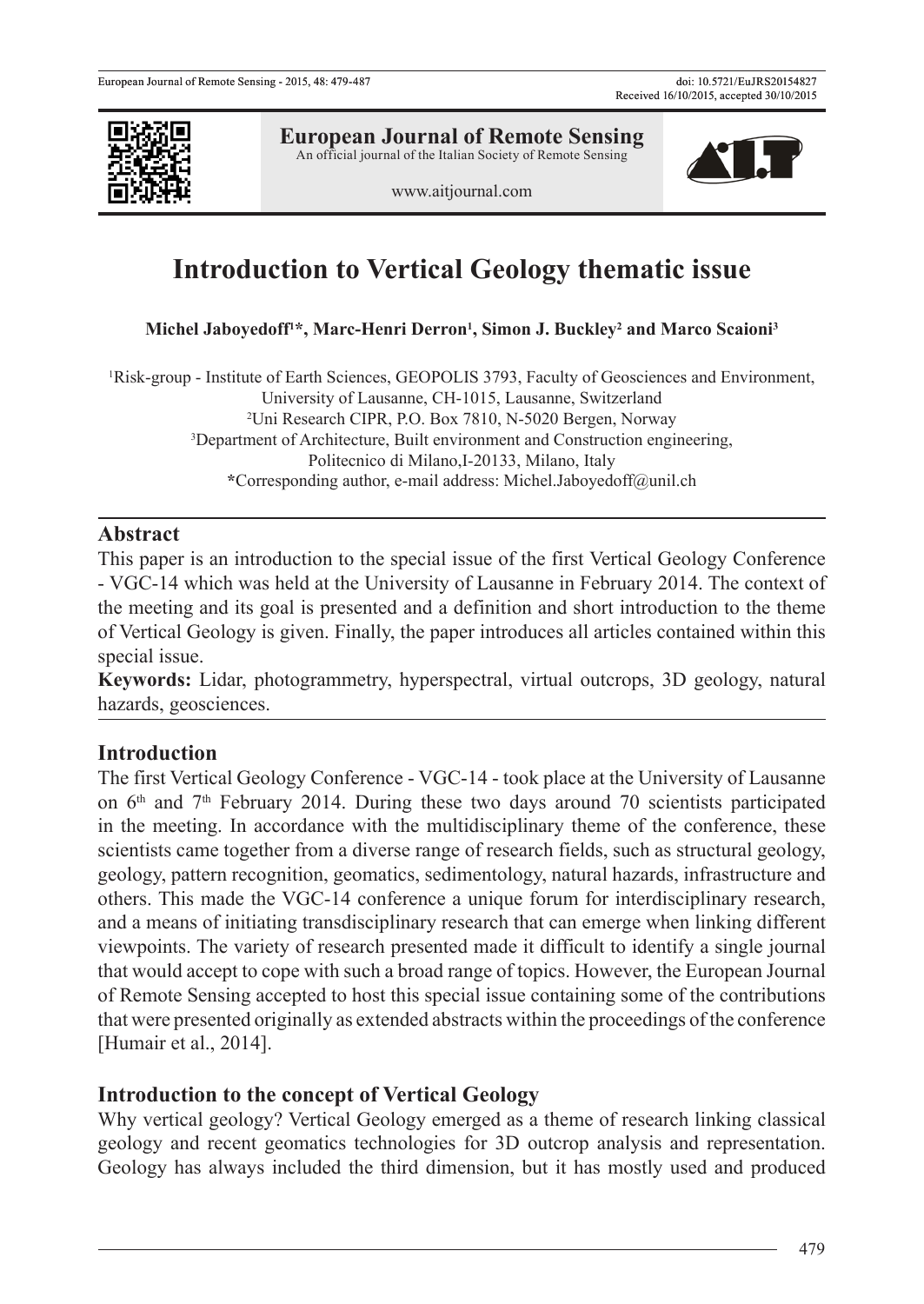2D horizontal projection, i.e., geological maps. Since, the mid- $20<sup>th</sup>$  century the dream of linking the earth sciences and computers [Krumbein, 1962] began to be tangible because of two major advances: (1) the constant improvement of computer capabilities and their wide distribution; (2) the arrival of new techniques of remote sensing [Scaioni et al., 2014], providing new types of data, such as LiDAR [Haugerud et al., 2003], photogrammetry, hyperspectral imaging, positioning based on global navigation satellite systems (GNSS), etc. The first advance led to complex and computational 3D geological modelling [Caumon et al., 2009; Zanchi et al., 2009]. The second has given us access to accurate and high resolution ground surface topography [Shan and Toth, 2008] and real 3D data for obtaining geological information [McCaffrey et al., 2005], leading to true 3D input for models [De Kemp and Sprague, 2003; Eide et al., 2015].

Complementary to 3D surface information from LiDAR or photogrammetry are other remote sensing methods, including LiDAR intensity data [Franceschi et al., 2009] and hyperspectral imaging [Kurz et al., 2011], which are natural additions to virtual outcrop geology. This subject is a topic of intensive research that involves the building of real 3D surface geological maps [Bellian et al., 2005; Buckley et al., 2010; Hodgetts et al., 2013], using image understanding and pattern recognition techniques [e.g., Viseur et al., 2007]. Until now, its main application is the 3D modelling of reservoir analogues [Buckley et al., 2010] (Fig. 1), mapping and analysis of sedimentary architecture [Eide et al., 2015], and structural characterisation in order to generate discrete fracture networks (DFN) for reservoir modelling [Wilson et al., 2011].



**Figure 1 - Laser scanning data interpretation for reservoir modelling (data from Enge et al. [2010]).**

In natural hazards, the use of 3D data such as high resolution 3D point clouds has been also developed for landslide investigation purposes [Jaboyedoff et al., 2012]. The main input for geology is the structural characterisation of rock mass [Jaboyedoff et al., 2007; Lato et al., 2009; Sturzenegger and Stead, 2009; Assali et al., 2014] and automation of the discontinuity set recognition [Lato and Vöge, 2012; Riquelme et al., 2014], as well as input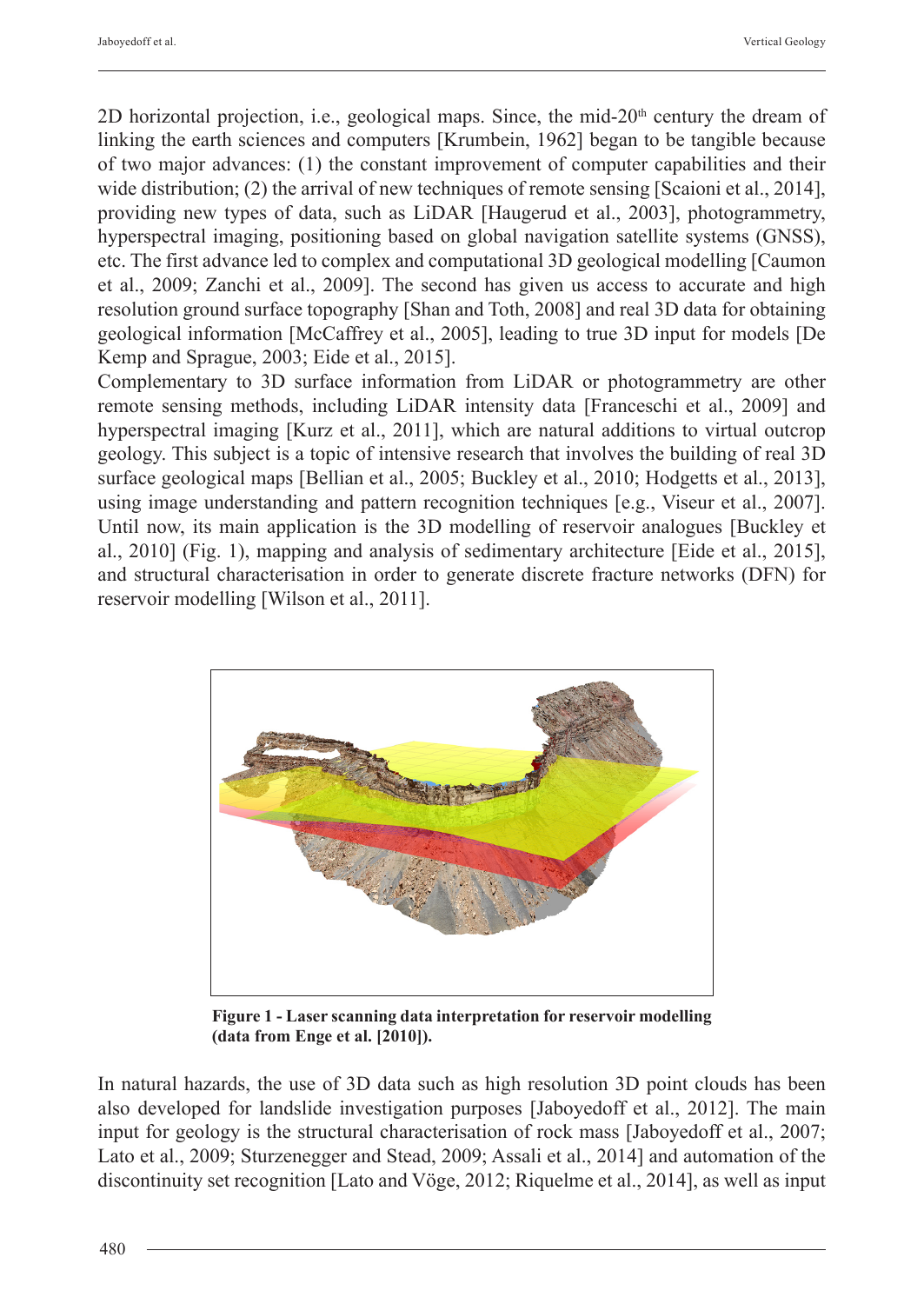for DFN models [Sturzenegger and Stead, 2009].

Recently, the evolution of photogrammetry, in particular methods coming from the computer vision field, such as structure from motion (SfM - [Snavely et al., 2008]), which permits 3D point clouds to be created from numerous highly overlapping and convergent camera images taken from different positions. SfM is currently having a high impact in earth science research [James and Robson, 2012; Westoby et al., 2012, Fonstad et al., 2013], in tandem with the developments and popularisation of Unmanned Aerial Vehicles (UAV's), which can provide data from usually inaccessible points of view [Colomina and Molina, 2014]. Based on these advances, the possibility to achieve 3D point clouds coupled with true colour images, at relatively low cost and with high automation, is adding a new dimension in accessibility to geoscientists across the various disciplines.

All these recent evolutions open the door to many new techniques and applications, and permit new research topics to be pursued. This allows us to investigate new problems as well as revisit old questions, such as dolomitization [Jacquemyn et al., 2015], with fresh input tools.

# **Conference objectives**

The ideas that initiated the VGC-14 conference were (1) to present and discuss the most recent scientific results and techniques for mapping near-vertical cliff sections by remote sensing as input for 3D geo-modelling; (2) to identify related critical issues and promising developments; and (3) to provide a forum for information and knowledge exchange between academic, government and practising geoscientists about 3D digital geology.

The presentations focused on remote sensing of the terrain surface and digital processing to support 3D geological modelling and interpretation in various fields of geosciences such as (non-exhaustive list):

- Digital geological mapping: vertical rock walls, remote lithological mapping, examination of sedimentary structures, mineralogical/geochemical mapping;
- Structural geology: characterization of ductile and brittle deformation structures in outcrops, fracturing pattern recognition and tectonic structures;
- Reservoir analogues: characterization and virtual outcrop building;
- Natural hazards: rock falls, landslides and rock mass quality assessment, characterization of release areas and deposits;
- Tunnelling and mining: underground imaging, 3D excavation modelling;
- Numerical modelling: representation of complex 3D geological bodies, simulation based on remote sensing data; and
- Innovations: new sensors, techniques, tools and data, automatic 3D geological features recognition.

# **Contributions**

This special issue includes nine articles that cover a number of aspects of Vertical Geology. The first two papers cover hyperspectral imaging. Paper one, *Mapping of iron and steelwork by-products using close range hyperspectral imaging: A case study in Thuringia, Germany,* presented by Denk et al. [2015] is dedicated to geological 3D mapping using hyperspectral imaging methods.

The second paper by Murphy et al. [2015], entitled *Mapping clay minerals in an open-*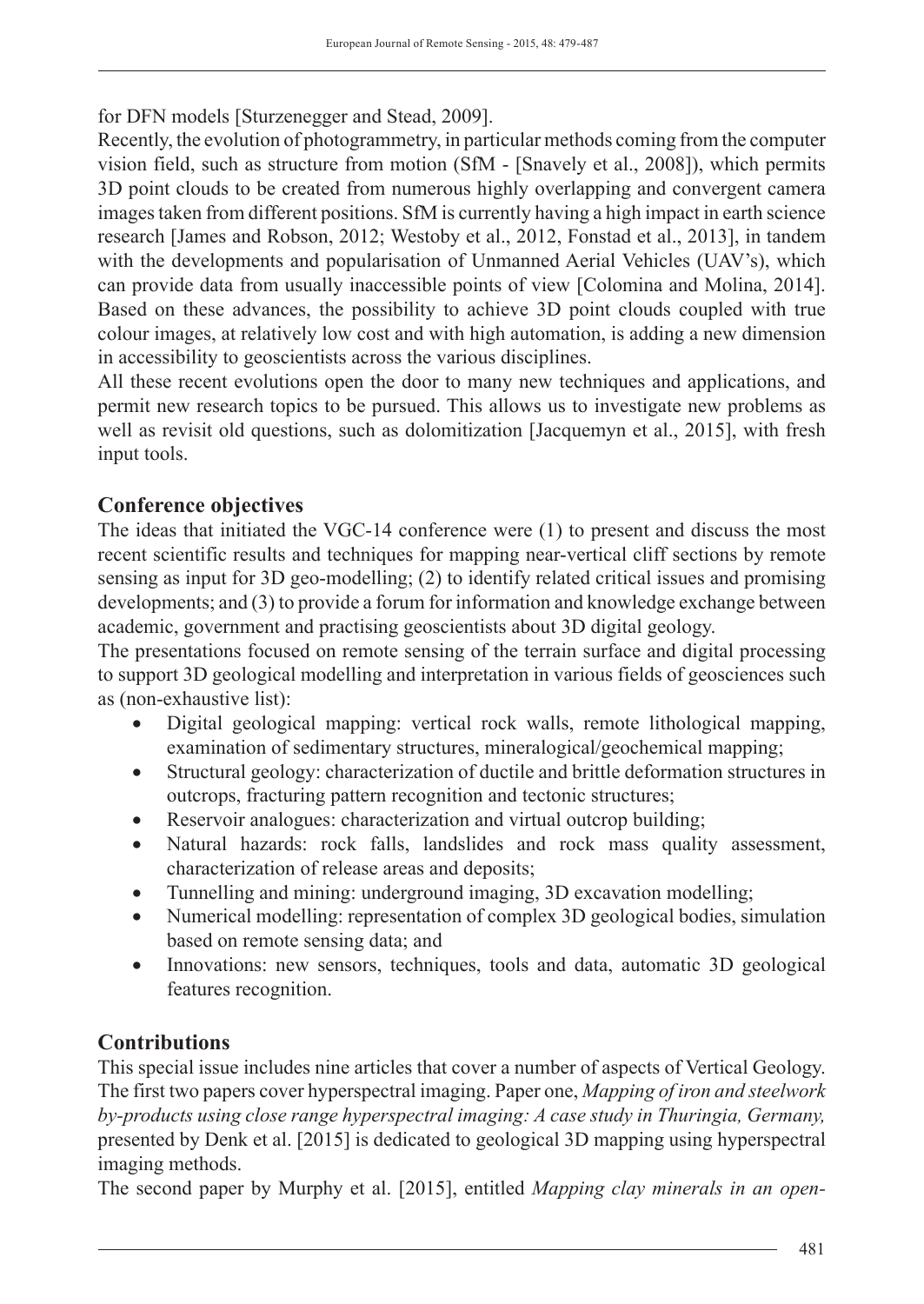*pit mine using hyperspectral and LiDAR data,* presents a state-of-the-art approach of the coupling between terrestrial hyperspectral (shortwave infrared) and laser scanning data. The authors demonstrate the potential of this technique to map various types of clay minerals (kaolinite, illite-smectite, Fe-smectite, nontronite, talc, and chlorite) in an open-pit iron-ore mine in Western Australia.

The second topic, illustrated by four papers, is related to geological mapping using LiDAR and photogrammetry. Franceschi et al. [2015], in *Integration of 3D modeling, aerial LiDAR and photogrammetry to study a synsedimentary structure in the Early Jurassic Calcari Grigi (Southern Alps, Italy)*, investigate the extensional structure of Monte Cornello. With the use LiDAR and photogrammetric data, the authors reconstruct 3D faults and stratigraphic surfaces, showing the synsedimentary character of this structure.

Humair et al. [2015] propose a contribution, *Geological layers detection and characterisation using high resolution 3D point clouds: example of a box-fold in the Swiss Jura Mountains*. In this paper, the authors compare photogrammetric and LiDAR methods for structural mapping, and assess the radiometric characteristics of each data set (LiDAR intensity and image grey values) to assist the automation of lithological mapping.

Similarly, Matasci et al. [2015] in *Geological mapping and fold modeling using Terrestrial Laser Scanning point clouds: application to the Dents-du-Midi limestone massif (Switzerland)* analyse the contribution of the backscattered LiDAR energy to map the main lithology in difficult-to-access sections in the Swiss Alps.

DEM extraction using photogrammetry on two different study sites based on oblique stereoimages is the theme of Sørensen et al. [2015] in *Point clouds from oblique stereo-imagery: Two outcrop case studies across scales and accessibility*. The first example comes from a quarry in Denmark, where the distance of acquisition is a few tens to a hundred meters, and where a terrestrial laser scanning (TLS) survey was completed for the purpose of change detection. The second example compares the DEM extracted from oblique imagery acquired on large terrain surfaces in Greenland at distances ranging from 2-5 km, this result is compared to the DEM obtained using standard panchromatic aerial photographs. In both case the results are accurate enough for most of the geological applications depending on the scale of work.

The third topic is related to remote sensing for geotechnical studies. Matano et al. [2015] in their paper *Laser scanning application for geostructural analysis of tuffaceous coastal cliffs: the case of Punta Epitaffio, Pozzuoli Bay, Italy* propose an original workflow to treat and analyse TLS data using Open Plot software and ArcScene. The main discontinuity sets are extracted using best fit planar surfaces, and each of them are represented in a 3D model. The reported results show that the main failure mechanisms could be identified, allowing kinematic tests of the different sections of a tuffacious coastal cliffs to be performed.

Spreafico et al. [2015] in *Terrestrial Remote Sensing techniques to complement conventional geomechanical surveys for the assessment of landslide hazard: The San Leo case study (Italy)* again compare LiDAR and photogrammetric methods, this time for assessing the structural stability of settlements built on top of rock plateaux in the northern Apennines. As managing the evolution of the instability is important to ensure human safety, as well as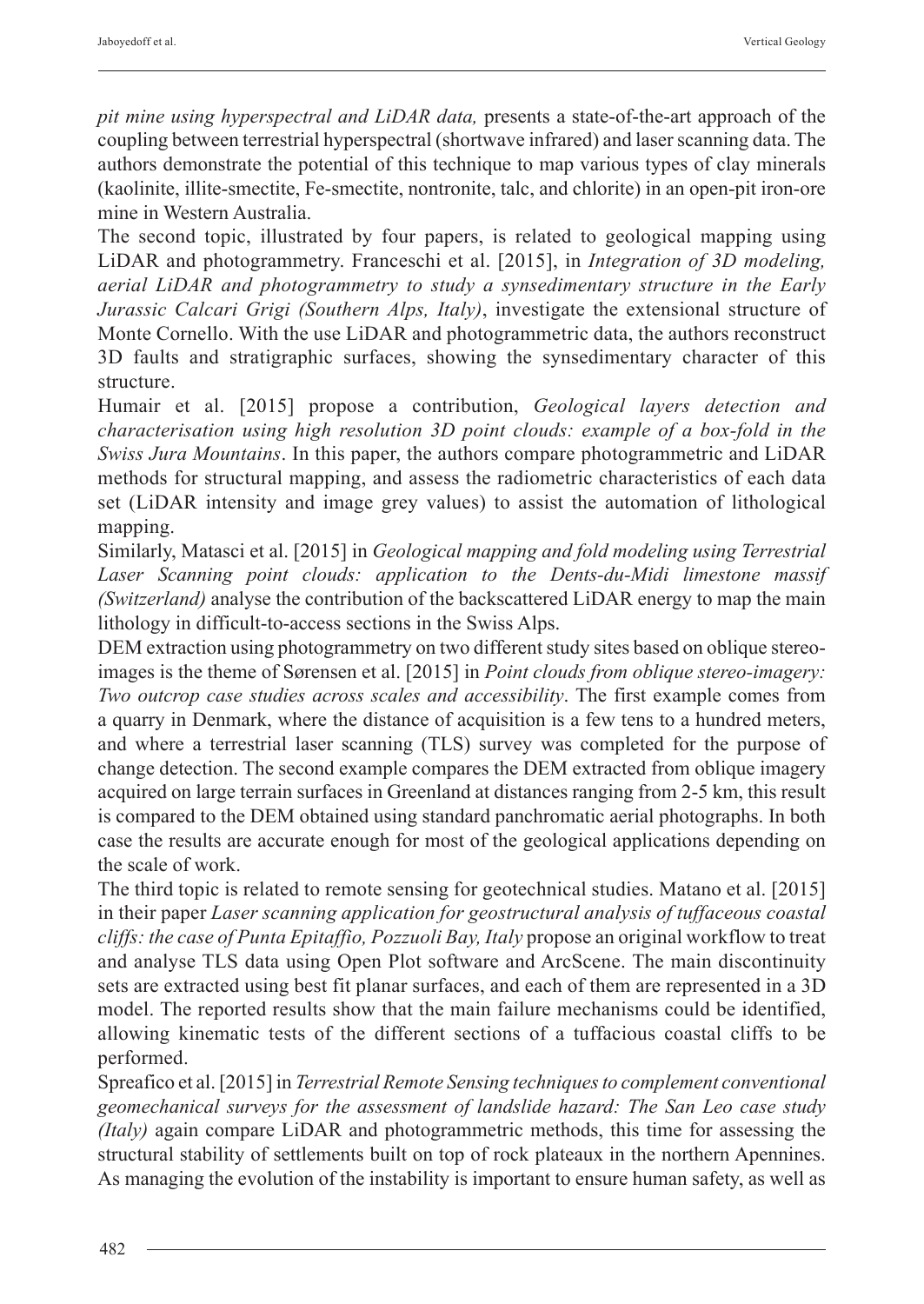the cultural heritage, mapping and analysis of the 3D discontinuity network was carried out to aid geological and numerical modelling.

The final paper, *Common problems encountered in 3D mapping of geological contacts using high-resolution terrain and image data* [Guerin et al., 2015] is a Technical Note relating to the accuracy of manual digital geological mapping using an integrated set of remotely sensed data (DEM's, high-resolution aerial and ground-based imagery).

## **Conclusion and looking forward to 2016**

As VGC-14 proved to be a successful forum for connecting researchers from geomatics and different geoscience disciplines, we hope that the conference theme can evolve into an established series. The use of digital mapping techniques in geology and geoscience is rapidly proliferating, and new technology, sensor integration, software, visualisation and graphics methods are all converging to push the boundaries of current geoscience research. Recognising this, the conference is being organised again in 2016. It is hoped that the many researchers working with spatial measurement methods in geoscience will contribute with their latest developments and novel applications, again making a successful forum for multidisciplinary research. VGC-16 will take place in Bergen, Norway, 22-23 September 2016 (http://virtualoutcrop.com/vgc2016).

# **Acknowledgements**

We thank all the authors for their contributions, as well as the reviewers for their efforts. Both served to make this special issue possible. In particular we would like to mention those people who served as reviewers: Harold Clenet (EPFL, Lausanne), Thomas Dewez (BRGM, France), Jean-Luc Epard (University of Lausanne), Margherita Fiani (University of Salerno, Italy), David Garcia-Selles (University of Barcelona), Michael James (University of Lancaster, UK), Sanna Kaasalainen (Finnish Geodetic Institute), Tobias Kurz (University of Bergen, Norway), Matthew Lato (Rocksense, Canada), Olivier Maquaire (University of Caen, France), Fabio Menna (FBK, Trento), Richard Murphy (University of Sydney), Thierry Oppikofer (NGU, Norway), Luca Penasa (University of Trento, Italy), Francesco Pirotti (University of Padua, Italy), Mattia Previtali (Politecnico di Milano), Danilo Schneider (TU Dresden), Aleksandra Sima (VITO NV), Giordano Teza (University of Padua, Italy), Francisco Tognoli (UNISINOS, Brazil), and Andrea Zanchi (University of Milano Bicocca). We thank also all the staff at our former institute the CRET (Centre de recherche sur l'environnement terrestre) who helped us to organise the conference and the associated short course which made this conference a success. In particular, for editing the proceedings volume: F. Humair, B. Matasci, A. Abellan, D. Carrea, M. Franz, A. Guerin, C. Michoud, P. Nicolet, L. Nguyen I. Penna, J. Voumard and E. Wyser. We are also grateful to the people who prepared and provided the courses with us: D. Carrea, A. Abellan, M. Franz, A. Guerin, F. Humair, B. Matasci, C. Michoud (University of Lausanne) and A. Riquelme (University of Alicante, Spain). In addition to those persons, we would also thanks all the persons who supported the organisation: Z.-C. Aye, A. Kouame, R. Mastouri, C. Longchamp, E. Nduwayezu, R. Olyazadeh, B. Rudaz. Finally we are very grateful for the support of Faculty of Geosciences at the University of Lausanne.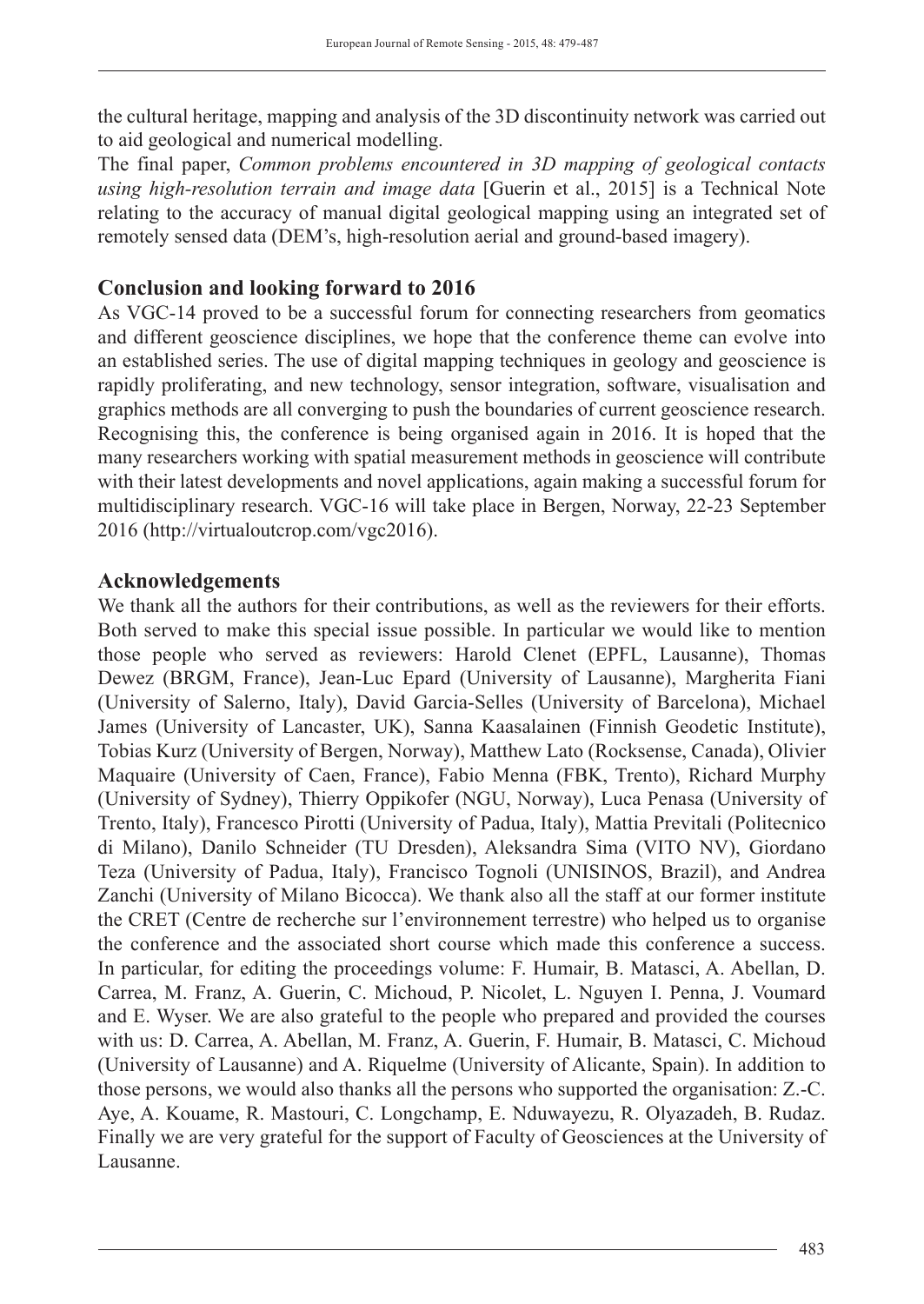# **References**

- Assali P., Grussenmeyer P., Villemin T., Pollet T., Viguier F. (2014) *Surveying and modeling of rock discontinuities by terrestrial laser scanning and photogrammetry - Semi-automatic approaches for linear outcrop inspection*. Journal of Structural Geology, 66: 102-114. doi: http://dx.doi.org/10.1016/j.jsg.2014.05.014.
- Bellian J.A., Kerans C., Jennette D.C. (2005) - *Digital Outcrop Models: Applications of Terrestrial Scanning Lidar Technology in Stratigraphic Modeling*. Journal of Sedimentary Research, 75: 166-176. doi: http://dx.doi.org/10.2110/jsr.2005.013.
- Buckley S.J., Enge H.D., Carlsson C., Howell J.A. (2010) *Terrestrial laser scanning for use in virtual outcrop geology*. Photogrammetric Record, 25 (131): 225-239. doi: http:// dx.doi.org/10.1111/j.1477-9730.2010.00585.x.
- Caumon G., Collon-Drouaillet P., Le Carlier de Veslud C., Viseur S., Sausse J. (2009) *Surface-based 3D modeling of geological structures*. Mathematical Geosciences, 41 (8), 927-945. doi: http://dx.doi.org/10.1007/s11004-009-9244-2.
- Colomina I., Molina P. (2014) *Unmanned aerial systems for photogrammetry and remote sensing: A review.* ISPRS Journal of Photogrammetry and Remote Sensing, 92: 79-97. doi: http://dx.doi.org/10.1016/j.isprsjprs.2014.02.013.
- de Kemp E.A., Sprague K. (2003) *Interpretive tools for 3-D structural geological modelling, Part I: Bézier-based curves, ribbons and grip frames*. GeoInformatica, 7 (1): 55-71. doi: http://dx.doi.org/10.1023/A:1022822227691.
- Denk M., Gläßer C., Kurz T.H., Buckley S.J., Drissen P. (2015) *Mapping of iron and steelwork by-products using close range hyperspectral imaging: A case study in huringia, Germany*. European Journal of Remote Sensing, 48: . doi:
- Eide C.H., Howell J.A., Buckley S.J. (2015) *Sedimentology and reservoir properties of tabular and erosive offshore transition deposits in wave-dominated, shallow-marine strata: Book cliffs, USA*. Petroleum Geoscience, 21 (1): 55-73. doi: http://dx.doi. org/10.1144/petgeo2014-015.
- Enge H.D., Howell J.A., Buckley S.J. (2010) *The geometry and internal architecture of stream mouth bars in the Panther Tongue and the Ferron Sandstone members, Utah, U.S.A.* Journal of Sedimentary Research, 80 (11): 1018-1031. doi: http://dx.doi. org/10.2110/jsr.2010.088.
- Fonstad M.A., Dietrich J.T., Courville B.C., Jensen J.L., Carbonneau P.E. (2013) - *Topographic structure from motion: a new development in photogrammetric measurement*. Earth Surface Processes and Landforms, 38 (4): 421-430. doi: http:// dx.doi.org/10.1002/esp.3366.
- Franceschi M., Teza G., Preto, N. Pesci A., Galgaro A., Girardi S. (2009) *Discrimination between marls and limestones using intensity data from terrestrial laser scanner*. ISPRS Journal of Photogrammetry and Remote Sensing, 64: 522-528. doi: http://dx.doi. org/10.1016/j.isprsjprs.2009.03.003.
- Franceschi M., Martinelli M., Gislimberti L., Rizzi A., Massironi M. (2015) *Integration of 3D modeling, aerial LiDAR and photogrammetry to study a synsedimentary structure in the Early Jurassic Calcari Grigi (Southern Alps, Italy).* European Journal of Remote Sensing, 48: . doi:
- Guerin A., Nguyen L., Abellán A., Carrea D., Derron M.-H., Jaboyedoff M. (2015) - *Common problems encountered in 3D mapping of geological contacts using high-*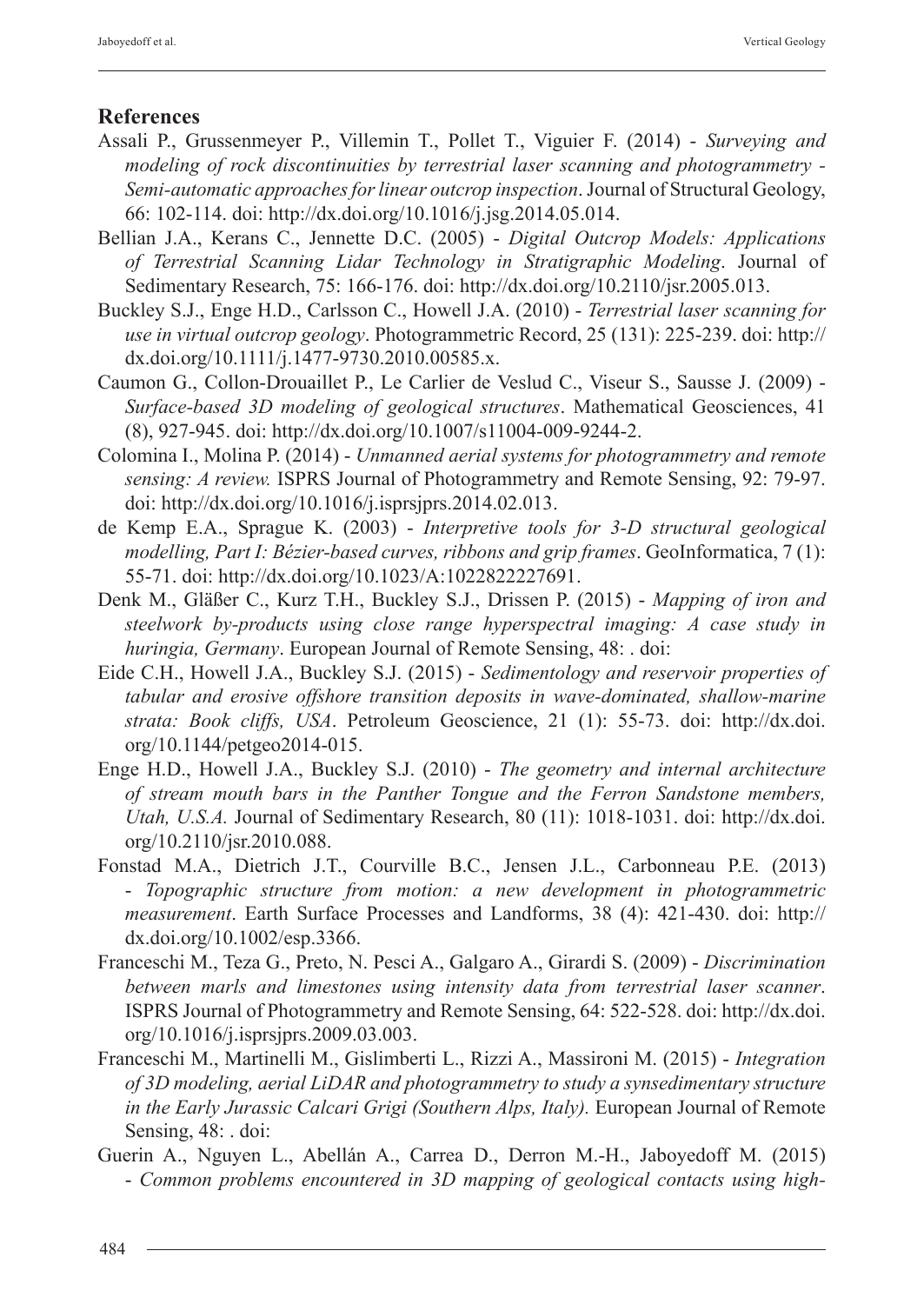*resolution terrain and image data.* European Journal of Remote Sensing, 48: . doi:

- Haugerud R.A., Harding D.J., Johnson S.Y., Harless J.L., Weaver C.S., Sherrod B.L. (2003) - *High-resolution lidar topography of the Puget Lowland, Washington-A Bonanza for earth science*. GSA Today, 13: 4-10. doi: http://dx.doi.org/10.1130/1052- 5173(2003)13<0004:HLTOTP>2.0.CO;2.
- Hodgetts D. (2013) *Laser scanning and digital outcrop geology in the petroleum industry: A review*. Marine and Petroleum Geology, 46: 335-354. doi: http://dx.doi.org/10.1016/ j.marpetgeo.2013.02.014.
- Humair F., Matasci B., Jaboyedoff M., Abellan A., Carrea D., Derron M.-H., Guerin A., Michoud C., Nicolet P., Nguyen L., Penna I., Voumard J., Wyser E. (2014) - *Vertical Geology, from remote sensing to 3D geological modelling*. Proceedind of 1st Vertical Geology Conference, 5-7 February 2014, University of Lausanne, Switzerland, 254 pp.
- Humair F., Abellan A., Carrea D., Matasci B., Epard J.-L., Jaboyedoff M. (2015) *Geological layers detection and characterisation using high resolution 3D point clouds: example of a box-fold in the Swiss Jura Mountains.* European Journal of Remote Sensing, 48: . doi:
- Jaboyedoff M., Metzger R., Oppikofer T., Couture R., Derron M.-H., Locat J., Turmel D. (2007) - *New insight techniques to analyze rock-slope relief using DEM and 3Dimaging cloud points: COLTOP-3D software*. In Eberhardt E., Stead D, Morrison T. (Eds.): Rock mechanics: Meeting Society's Challenges and demands, 1: 61-68, Taylor & Francis. doi: http://dx.doi.org/10.1201/NOE0415444019-c8.
- Jaboyedoff M., Oppikofer T., Abellán A., Derron M.-H., Loye A., Metzger R., Pedrazzini A. (2012) - *Use of LIDAR in landslide investigations: a review*. Natural Hazards, 61: 5-28. doi: http://dx.doi.org/10.1007/s11069-010-9634-2.
- Jacquemyn C., Huysmans M, Hunt D, Casini G, Swennen R. (2015) *Multi-scale threedimensional distribution of fracture- and igneous intrusion-controlled hydrothermal dolomite from digital outcrop model, Latemar platform, Dolomites, northern Italy*. American Association of Petroleum Geologists Bullettin, 99: 957-984. doi: http://dx.doi. org/10.1306/10231414089.
- James M., Robson S. (2012) *Straightforward reconstruction of 3d surfaces and topography with a camera: Accuracy and geoscience application*. Journal of Geophysical Research, 117 (F3017). doi: http://dx.doi.org/10.1029/2011JF002289.
- Krumbein W.C. (1962) *The computer in geology*. Science, 136: 1087-1092. doi: http:// dx.doi.org/10.1126/science.136.3522.1087.
- Kurz T., Buckley S., Howell J., Schneider D. (2011) *Integration of panoramic hyperspectral imaging with terrestrial lidar.* Photogrammetric Record, 26 (134): 212-228. doi: http:// dx.doi.org/10.1111/j.1477-9730.2011.00632.x.
- Lato M., Diederichs M., Hutchinson D.J., Harrap R. (2009) *Optimization of LiDAR scanning and processing for automated structural evaluation of discontinuities in rockmasses*. International Journal of Rock Mechanics and Mining Sciences, 46: 194- 199. doi: http://dx.doi.org/10.1016/j.ijrmms.2008.04.007.
- Lato M.J., Vöge M. (2012) *Automated mapping of rock discontinuities in 3D lidar and photogrammetry models*. International Journal of Rock Mechanics and Mining Sciences 54: 150-158. doi: http://dx.doi.org/10.1016/j.ijrmms.2012.06.003.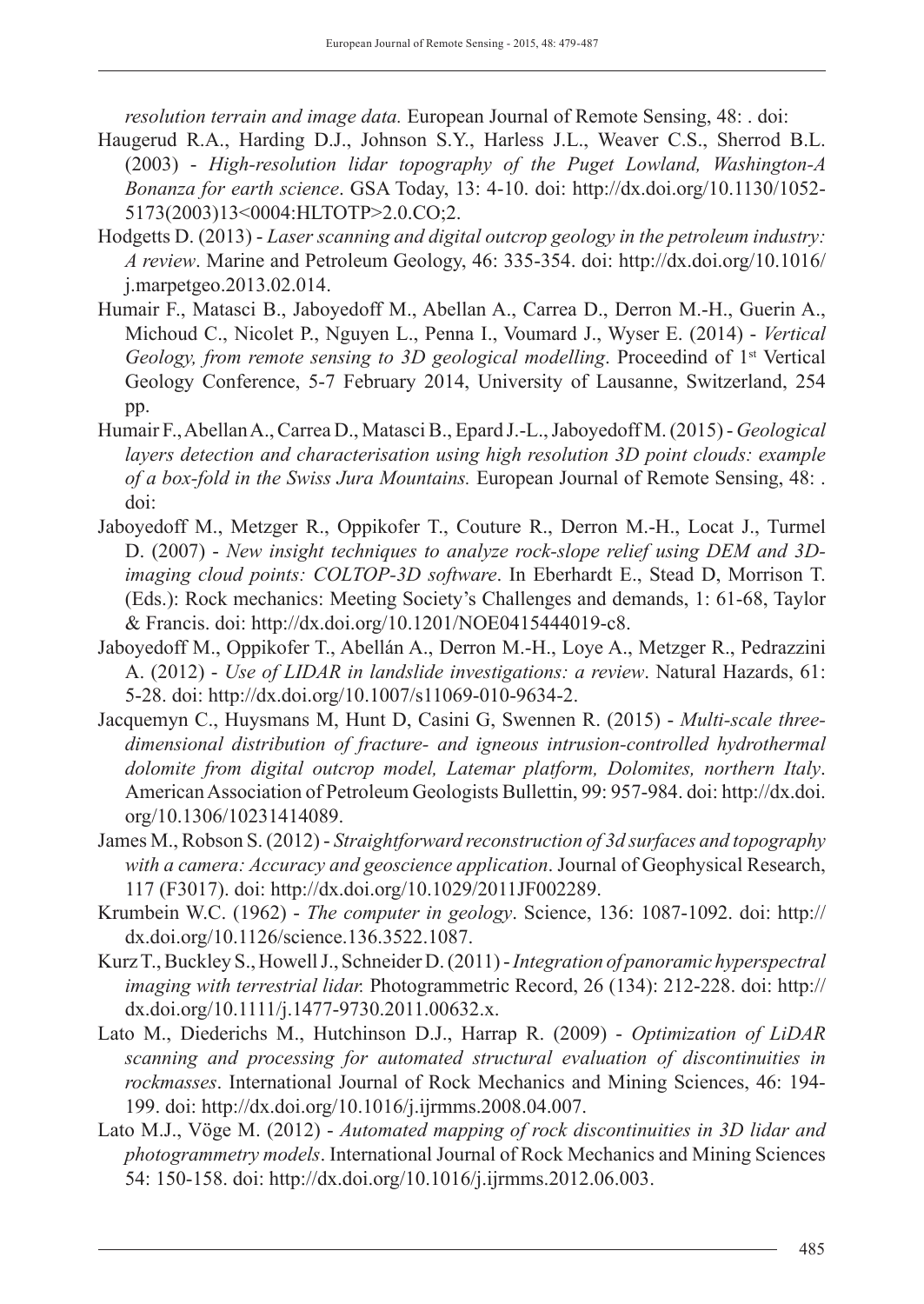- Matano F., Pignalosa A., Marino E., Esposito G., Caccavale M., Caputo T., Sacchi M., Somma R., Troise C., De Natale G. (2015) - *Laser Scanning Application for Geostructural analysis of Tuffaceous Coastal Cliffs: the case of Punta Epitaffio, Pozzuoli Bay, Italy.* European Journal of Remote Sensing, 48: . doi:
- Matasci B., Carrea D., Abellan A., Derron M.-H., Humair F., Jaboyedoff M., Metzger R. (2015) - *Geological mapping and fold modeling using Terrestrial Laser Scanning point clouds: application to the Dents-du-Midi limestone massif (Switzerland).* European Journal of Remote Sensing, 48: . doi:
- McCaffrey K.J.W., Jones R.R., Holdsworth R.E., Wilson R.W., Clegg P., Imber J., Holliman N., Trinks I. (2005) - *Unlocking the spatial dimension: digital technologies and the future of geoscience fieldwork*. Journal of the Geological Society, 162 (6): 927-938. doi: http://dx.doi.org/10.1144/0016-764905-017.
- Murphy R.J., Taylor Z., Schneider S., Nieto J. (2015) *Mapping clay minerals in an openpit mine using hyperspectral and LiDAR data.* European Journal of Remote Sensing, 48: . doi:
- Riquelme A.J., Abellán A., Tomás R., Jaboyedoff M. (2014) A new approach for semi*automatic rock mass joints recognition from 3D point clouds*. Computers & Geosciences, 68: 38-52. doi: http://dx.doi.org/10.1016/j.cageo.2014.03.014.
- Scaioni M., Longoni L., Melillo V., Papini M. (2014) *Remote Sensing for Landslide Investigations: An Overview of Recent Achievements and Perspectives*. Remote Sensing, 6 (10): 9600-9652. doi: http://dx.doi.org/10.3390/rs6109600.
- Shan J., Toth C.K. (2008) *Topographic laser ranging and scanning: principles and processing*. In Shan J, Toth C.K. (Eds.) CRC Press, Taylor & Francis. doi: http://dx.doi. org/10.1201/9781420051438.
- Snavely N., Seitz S.N., Szeliski R. (2008) *Modeling the world from internet photo collections*. International Journal of Computer Vision, 80: 189-210. doi: http://dx.doi. org/10.1007/s11263-007-0107-3.
- Sørensen E.V., Pedersen A.K., García-Sellés D., Strunck M.N. (2015) *Point clouds from oblique stereo-imagery: Two outcrop case studies across scales and accessibility.* European Journal of Remote Sensing, 48: . doi:
- Spreafico M.C., Perotti L., Cervi F., Bacenetti M., Bitelli G., Girelli V.A., Mandanici E., Tini M.A., Borgatti L. (2015) - *Terrestrial Remote Sensing techniques to complement conventional geomechanical surveys for the assessment of landslide hazard: The San Leo case study (Italy).* European Journal of Remote Sensing, 48: . doi:
- Sturzenegger M, Stead D (2009) *Quantifying discontinuity orientation and persistence on high mountain rock slopes and large landslides using terrestrial remote sensing techniques*. Natural Hazards and Earth System Science, 9: 267-287. doi: http://dx.doi. org/10.5194/nhess-9-267-2009.
- Viseur S., Richet R., Borgomano J., Adams E. (2007) *Semi-automated detections of*  geological features from DOM - The Gresse-en-Vercors Cliff. Proceeding of the 69<sup>th</sup> European Association of Geoscientists and Engineers Conference and Exhibition incorporating the Society of Petroleum Engineers EUROPEC 2007: 88-93. doi: http:// dx.doi.org/10.3997/2214-4609.201401719.
- Westoby M.J., Brasington J., Glasser N.F., Hambrey M.J., Reynolds J.M. (2012) *'Structure-from-Motion' photogrammetry: A low-cost, effective tool for geoscience*